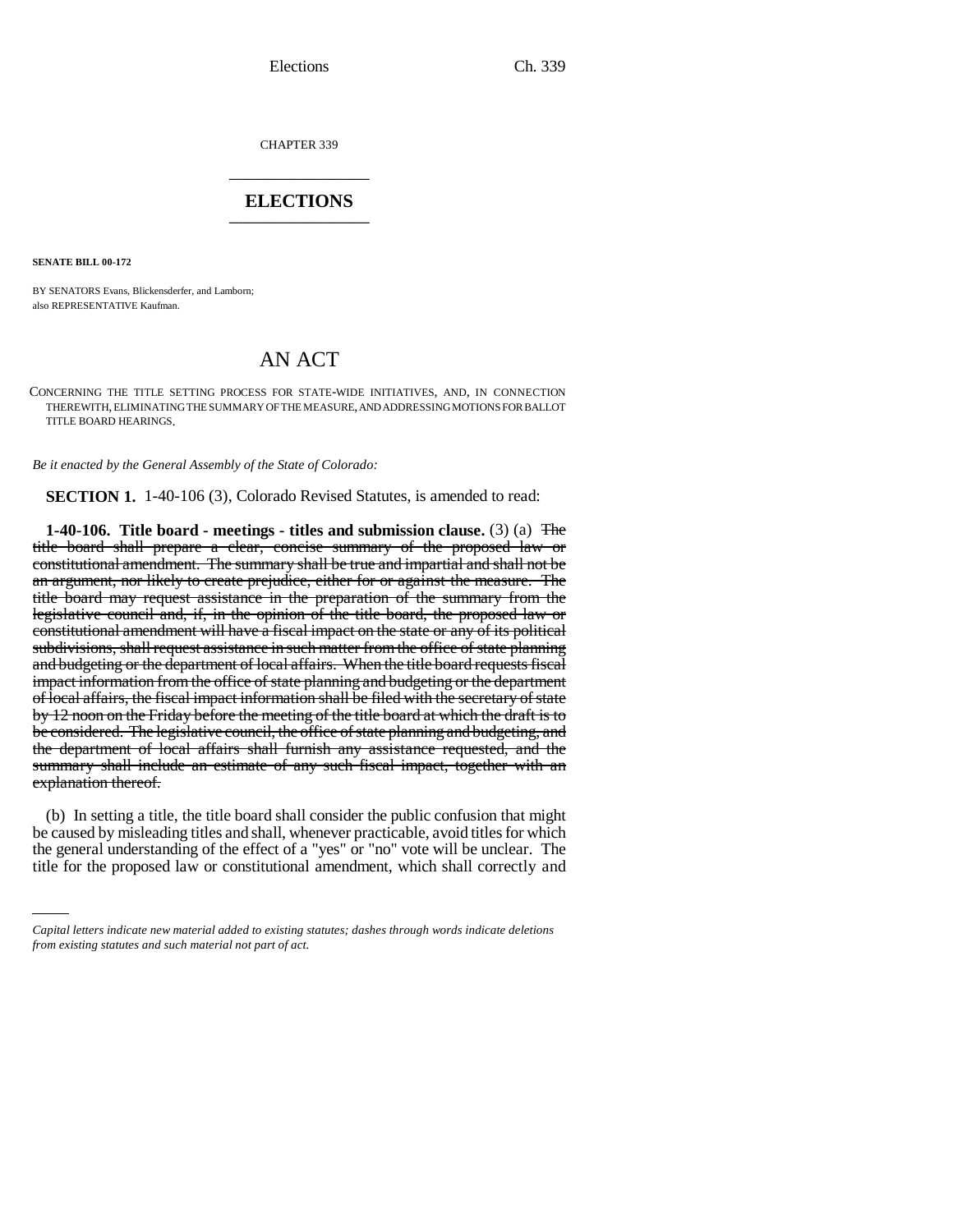#### Ch. 339 Elections

fairly express the true intent and meaning thereof, together with the ballot title AND submission clause, and summary shall be completed within two weeks after the first meeting of the title board. Immediately upon completion, the secretary of state shall deliver the same with the original to the parties presenting it, keeping the copy with a record of the action taken thereon. Ballot titles shall be brief, shall not conflict with those selected for any petition previously filed for the same election, and shall be in the form of a question which may be answered "yes" (to vote in favor of the proposed law or constitutional amendment) or "no" (to vote against the proposed law or constitutional amendment) and which shall unambiguously state the principle of the provision sought to be added, amended, or repealed.

**SECTION 2.** 1-40-107 (1), (2), and (4), Colorado Revised Statutes, are amended to read:

**1-40-107. Rehearing - appeal - fees - signing.** (1) Any person presenting an initiative petition or any registered elector WHO IS NOT SATISFIED WITH A DECISION OF THE TITLE BOARD WITH RESPECT TO WHETHER A PETITION CONTAINS MORE THAN A SINGLE SUBJECT PURSUANT TO SECTION 1-40-106.5, OR who is not satisfied with the titles AND submission clause and summary provided by the title board and who claims that they are unfair or that they do not fairly express the true meaning and intent of the proposed state law or constitutional amendment may file a motion for a rehearing with the secretary of state within seven days after the DECISION IS MADE OR THE titles and summary SUBMISSION CLAUSE are set. The motion for rehearing shall be heard at the next regularly scheduled meeting of the title board; except that, if the title board is unable to complete action on all matters scheduled for that day, consideration of any motion for rehearing may be continued to the next available day, and except that, if the titles and summary SUBMISSION CLAUSE protested were set at the last meeting in May, the motion shall be heard within forty-eight hours after the motion is filed.

(2) If any person PRESENTING AN INITIATIVE PETITION FOR WHICH A MOTION FOR A REHEARING IS FILED, ANY REGISTERED ELECTOR who filed a motion for a rehearing pursuant to subsection (1) of this section, OR ANY OTHER REGISTERED ELECTOR WHO APPEARED BEFORE THE TITLE BOARD IN SUPPORT OF OR IN OPPOSITION TO A MOTION FOR REHEARING is overruled by NOT SATISFIED WITH THE RULING OF the title board UPON THE MOTION, then the secretary of state shall furnish such person, upon request, a certified copy of the petition with the titles AND submission clause and summary of the proposed law or constitutional amendment, together with a certified copy of the motion for rehearing and of the ruling thereon. If filed with the clerk of the supreme court within five days thereafter, the matter shall be disposed of promptly, consistent with the rights of the parties, either affirming the action of the title board or reversing it, in which latter case the court shall remand it with instructions, pointing out where the title board is in error.

(4) No petition for any initiative measure shall be circulated nor any signature thereto have any force or effect which has been signed before the titles AND submission clause and summary have been fixed and determined as provided in section 1-40-106 and this section.

**SECTION 3.** 1-40-102 (6) and (9), Colorado Revised Statutes, are amended to read: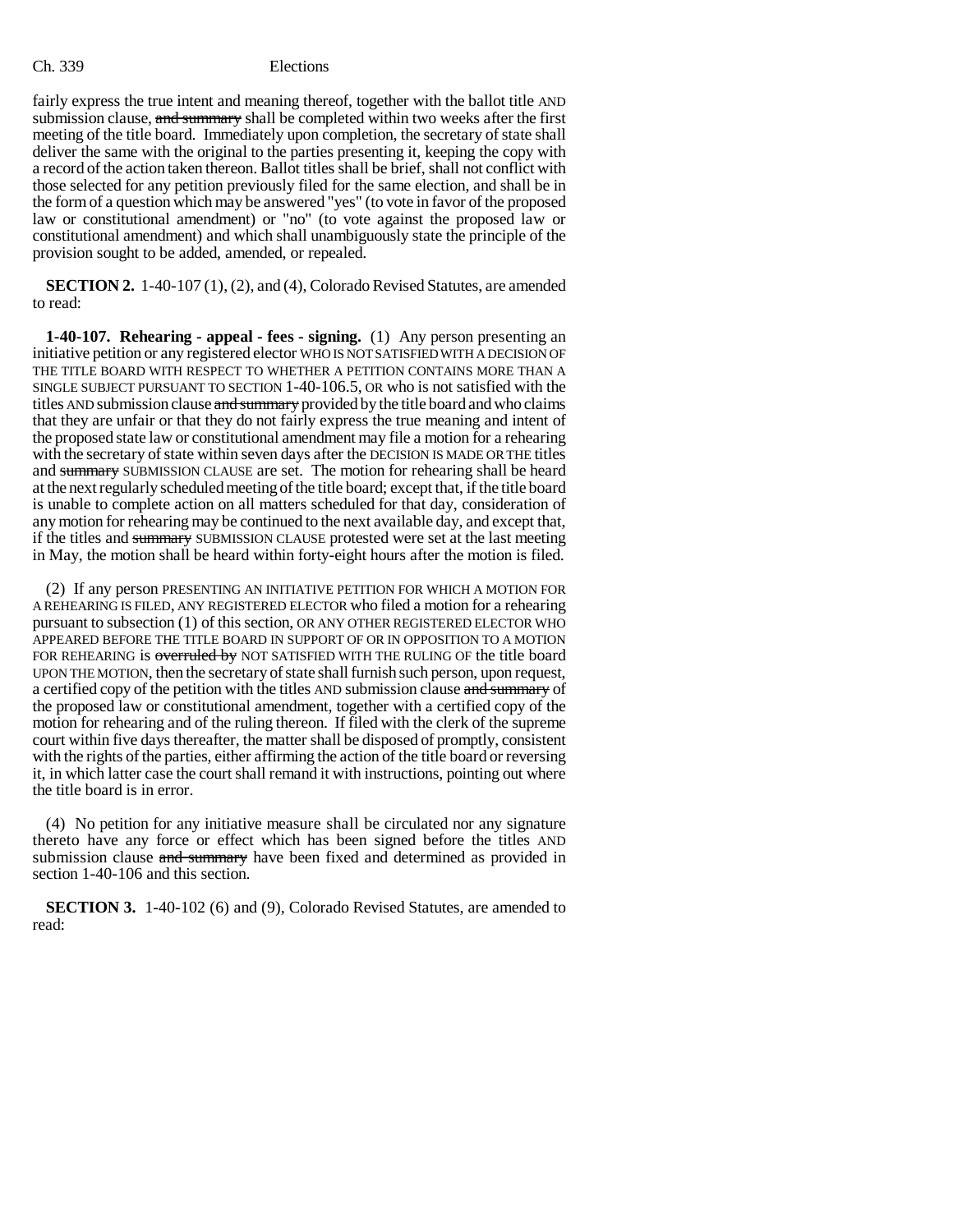**1-40-102. Definitions.** As used in this article, unless the context otherwise requires:

(6) "Section" means a bound compilation of initiative forms approved by the secretary of state, which shall include pages that contain the warning required by section 1-40-110 (1), the ballot title,  $\frac{1}{\text{and } \text{summary}}$ , and a copy of the proposed measure; succeeding pages that contain the warning, the ballot title, and ruled lines numbered consecutively for registered electors' signatures; and a final page that contains the affidavit required by section  $1-40-111$  (2). Each section shall be consecutively prenumbered by the petitioner prior to circulation.

(9) "Summary" means a condensed statement as to the intent of the proposed law or constitutional amendment.

**SECTION 4.** 1-40-105 (4), Colorado Revised Statutes, is amended to read:

**1-40-105. Filing procedure - review and comment - amendments - filing with secretary of state.** (4) After the conference provided in subsections (1) and (2) of this section, a copy of the original typewritten draft submitted to the directors of the legislative council and the office of legislative legal services, a copy of the amended draft with changes highlighted or otherwise indicated, if any amendments were made following the last conference conducted pursuant to subsections (1) and (2) of this section, and an original final draft which gives the final language for printing shall be submitted to the secretary of state without any title, submission clause, summary, or ballot title providing the designation by which the voters shall express their choice for or against the proposed law or constitutional amendment.

**SECTION 5.** 1-40-107 (6), Colorado Revised Statutes, as amended by House Bill 00-1304, enacted at the Second Regular Session of the Sixty-second General Assembly, is amended to read:

**1-40-107. Rehearing - appeal - fees - signing.** (6) The summary of any proposed initiated law or constitutional amendment shall be included in the publication of measures by the director of research of the legislative council pursuant to section 1-40-124.5.

**SECTION 6.** 1-40-108 (1), Colorado Revised Statutes, is amended to read:

**1-40-108. Petition - time of filing.** (1) No petition for any ballot issue shall be of any effect unless filed with the secretary of state within six months from the date that the titles AND submission clause and summary have been fixed and determined pursuant to the provisions of sections 1-40-106 and 1-40-107 and unless filed with the secretary of state within the time required by the state constitution before the election at which it is to be voted upon. A petition for a ballot issue for the election to be held in November of odd-numbered years shall be filed with the secretary of state within the same time before such odd-year election as is required by the state constitution for issues to be voted on at the general election. All filings under this section must be made by 3 p.m. on the day of filing.

**SECTION 7.** 1-40-110 (1), Colorado Revised Statutes, is amended to read: